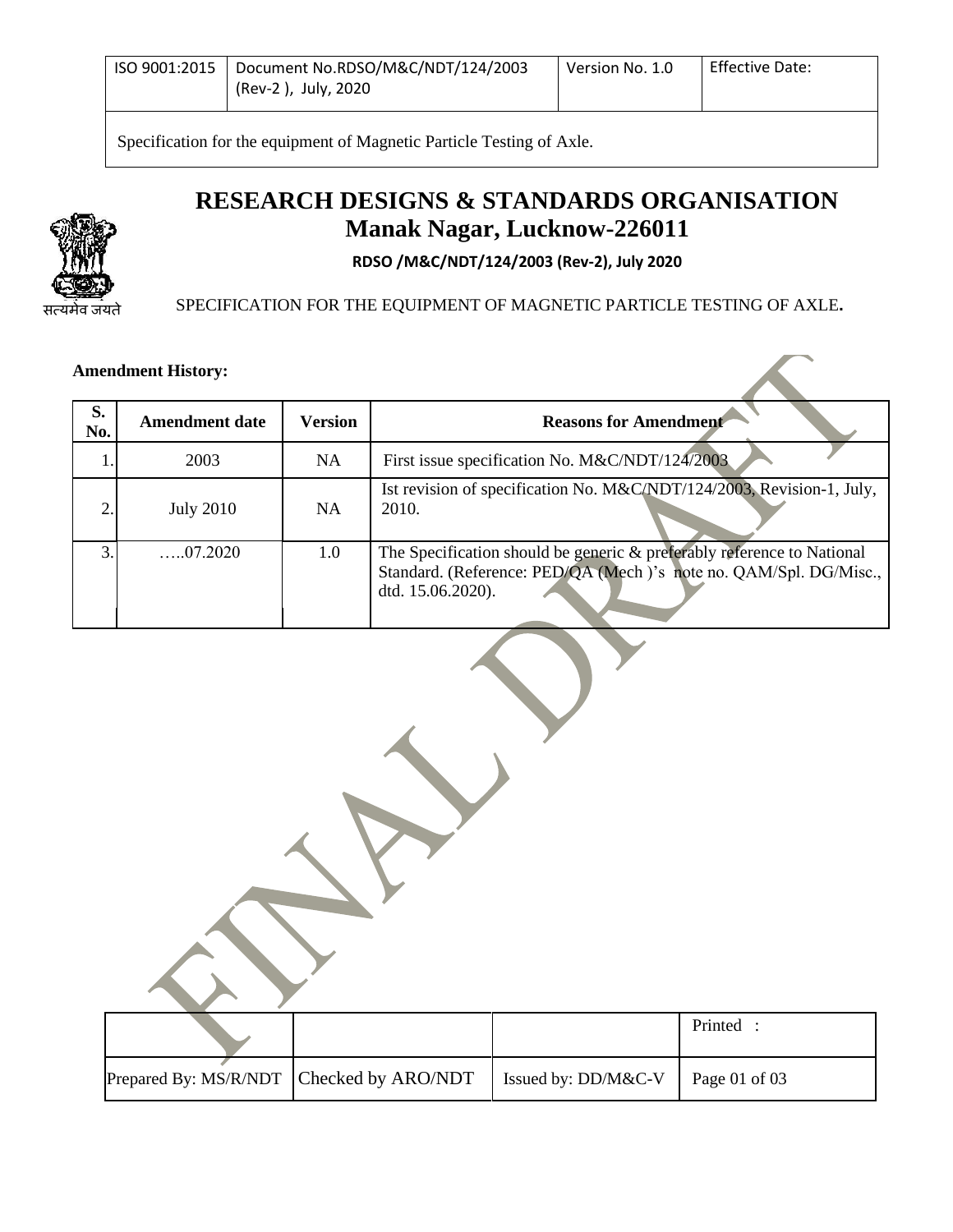| ISO 9001:2015   Document No.RDSO/M&C/NDT/124/2003<br>(Rev-2), July, 2020 | Version No. 1.0 | Effective Date: |
|--------------------------------------------------------------------------|-----------------|-----------------|
|                                                                          |                 |                 |

Specification for the equipment of Magnetic Particle Testing of Axle.

### **1. Scope:**

This specification covers functional and technical requirements of equipment for magnetic particle testing of loco axle to detect surface and sub surface cracks/discontinuities oriented in longitudinal and transverse direction.

# **2. Functional Requirements:**

- **2.1** The equipment shall be stationary type test unit and shall accommodate the total length of the axle ( i.e 2700 mm max. With diameter 300 mm. Approx. )
- **2.2** The equipment shall have facility for circular and longitudinal magnetisation.
- **2.3** The equipment shall have suitable arrangement for clamping and de clamping the axle through pneumatic pressure.
- **2.4** The equipment shall have facility to demagnetise the axle after testing.
- **2.5** The equipment shall have preset timer to control magnetisation period.
- **2.6** The equipment shall be provided with view hood facility for viewing under ultraviolet lamp.
- **2.7** The equipment shall be provided with inking system.
- **2.8** The equipment shall have AC & HWDC magnetisation current.
- **2.9** The equipment shall have provision for job rotation.
- **2.10** The equipment shall have facility to measure residual magnetic field.

# **3. Technical Parameters:**

- **3.1** The equipment shall have a test bench made up of heavy MS channel and shall have capability for holding the loco axle load. The working height of the bench shall be approx. 750 mm. The test bench shall have facility to accommodate varying job length.
- **3.2** The equipment shall have facility to magnetise the axle by through current technique with varying current from 0-6000 Amp. AC or HWDC in infinite steps for detecting longitudinal cracks and for longitudinal magnetization with magnetizing field of 15 KAT in 500 mm. dia coil in infinite steps for detecting transverse cracks. A digital ammeter shall be provided to read out the magnitude of current.

|                                         |                                           | Printed |
|-----------------------------------------|-------------------------------------------|---------|
| Prepared By:MS/R/NDT Checked by ARO/NDT | Issued by: DD/M&C-V $\vert$ Page 02 of 03 |         |